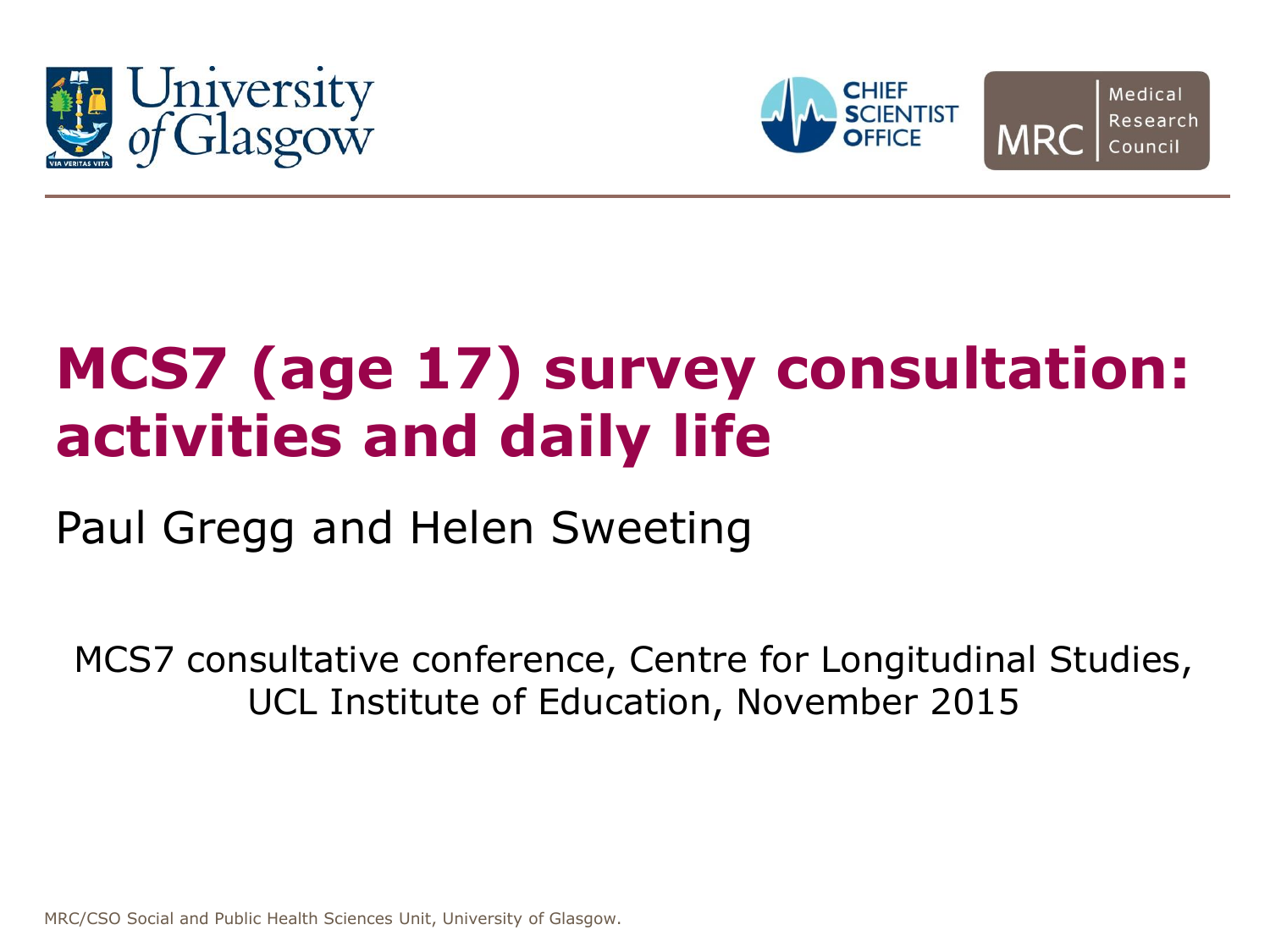# **Overview and overarching issues …**

#### **Activities and daily life section:**

- 1. Education and employment
- 2. Family and relationships.
- 3. Activities / lifestyle.
- 4. Behaviours risky / healthy.

#### **Survey needs:**

- Continuity from previous waves (hopefully to future follow-ups).
- Age-appropriate items.
- Comparability with other studies (harmonised / core questions).
- Responsiveness to new issues.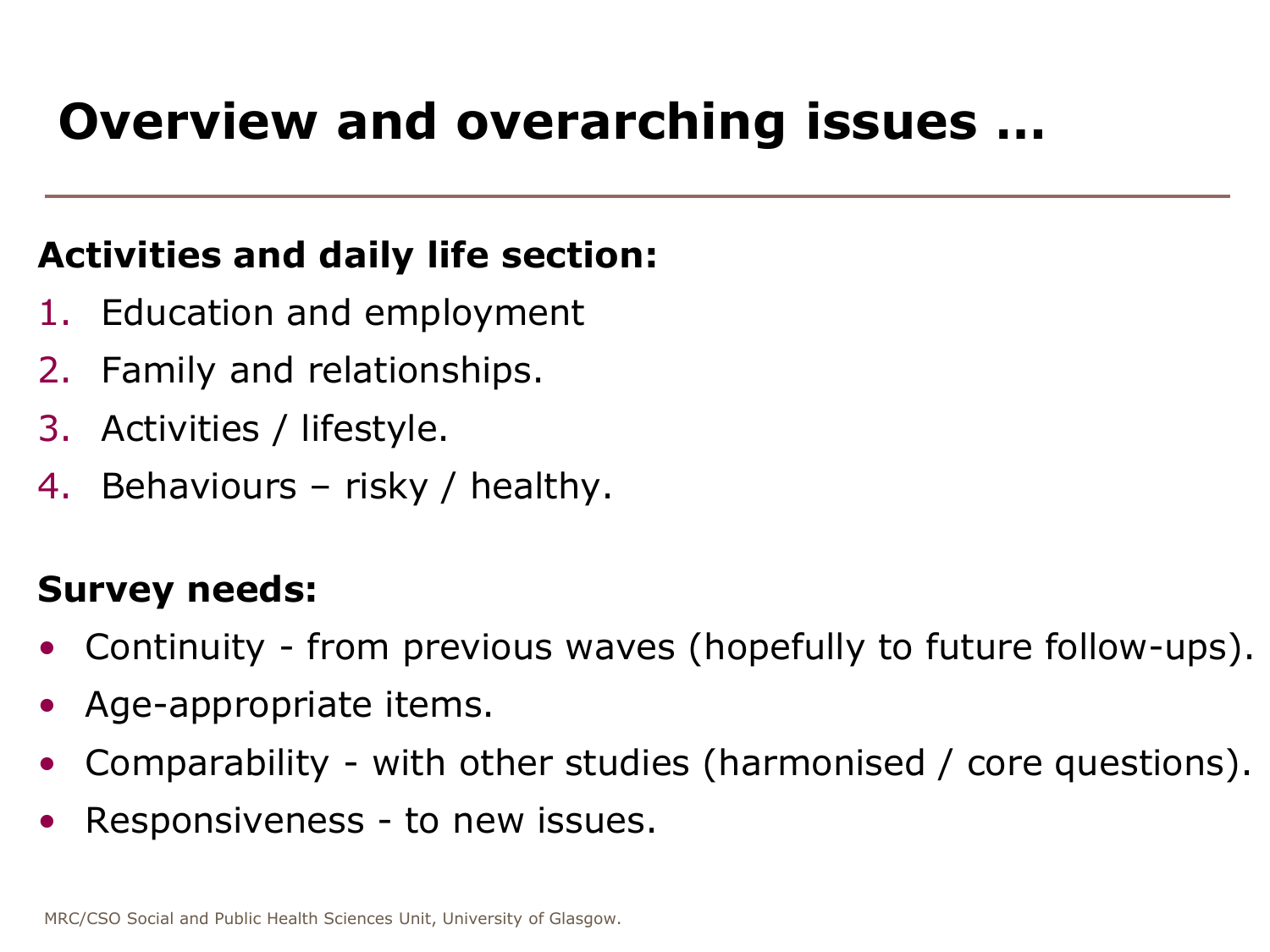## **1. Education and employment**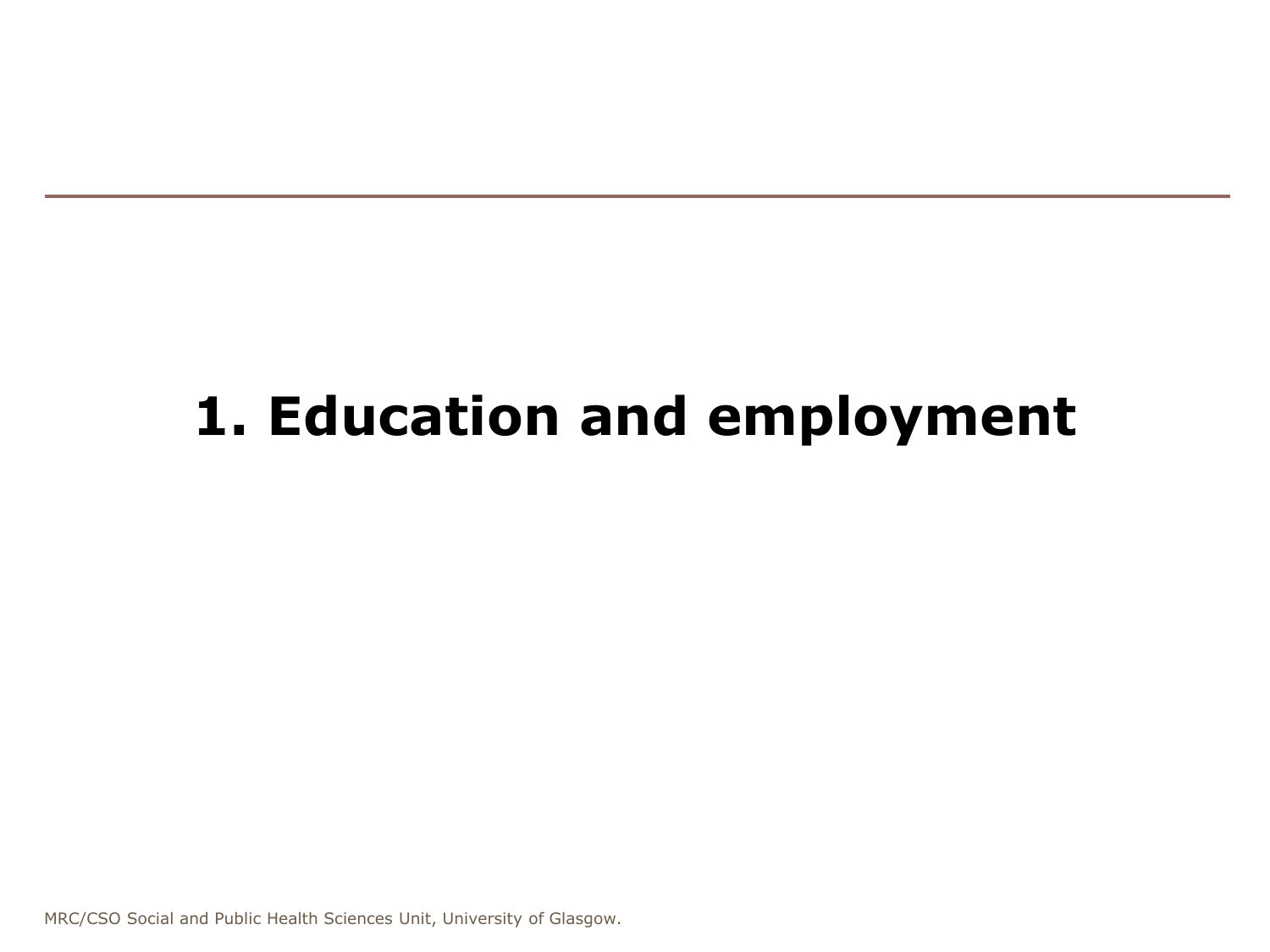# **Education and Employment**

#### **(NPD and ILR will give detailed and accurate information about current education engagement)**

- Main focus on future plans advice gained and attitudes to education
	- $\triangleright$  When you have finished Year 13/training position what are you planning on doing…...
	- $\triangleright$  A Level subjects choices
	- $\triangleright$  Awareness of Apprenticeships and required GCSEs
	- $\triangleright$  Careers advice received
	- $\triangleright$  Outside school study supports
	- $\triangleright$  Attitudes to value of time at school
	- $\triangleright$  Assessment of quality of secondary school
	- Assessment of own self-belief/confidence as a learner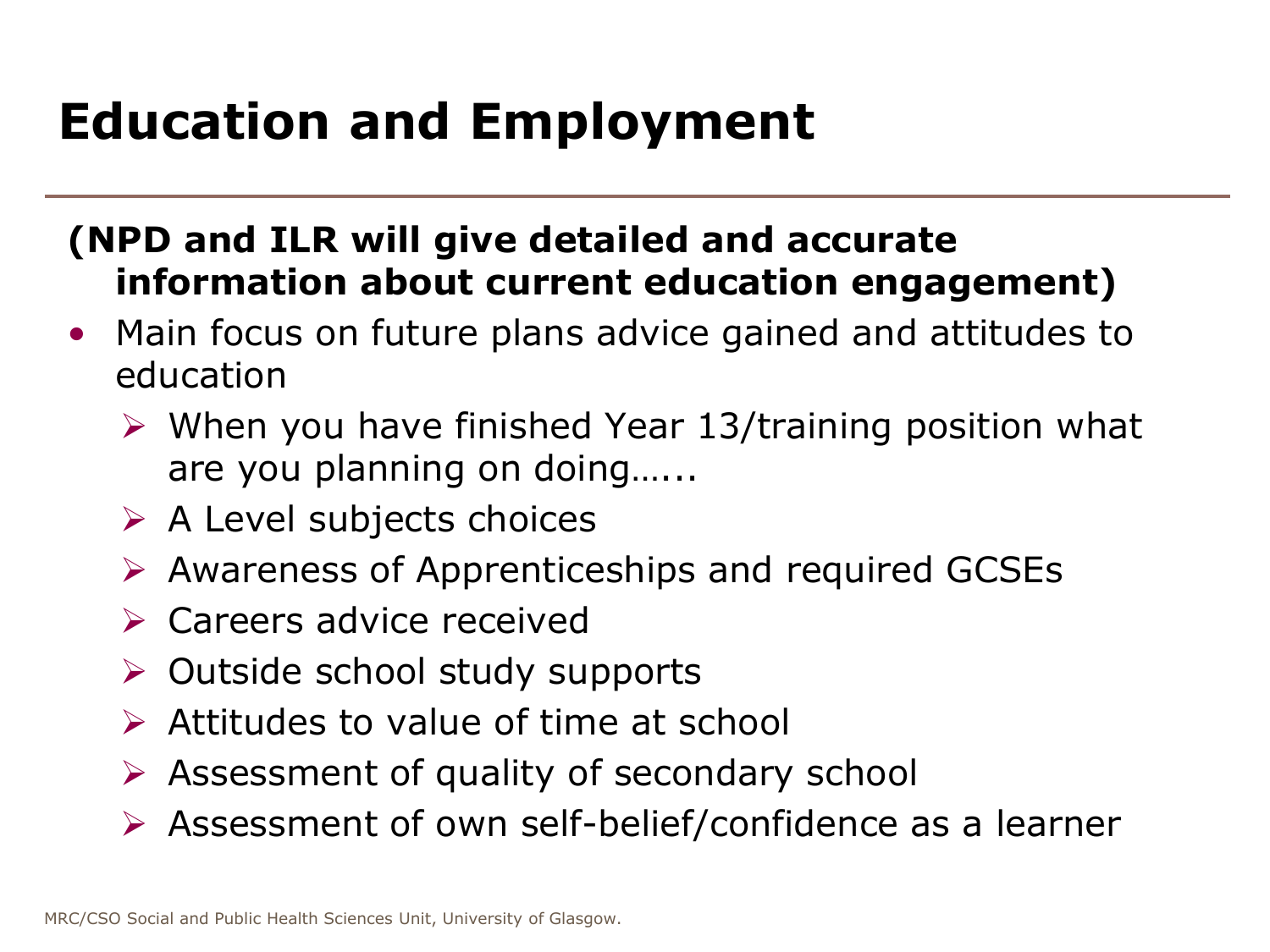# **Education and Employment**

- Employment Topics in other studies
	- $\triangleright$  Waiting to start a new course or job
	- Currently in employment, self-employment or seeking work
	- $\triangleright$  Hours worked or pt-time vs ft-time
	- $\triangleright$  Employer firm size
	- $\triangleright$  Paid as trainee/internship or regular employee, wage and pay period
	- $\triangleright$  Did your family do any of the following to help you get your job or how found job including relatives
	- $\triangleright$  Financial support from family
	- $\triangleright$  Desired broad area of occupation to be attained in next few years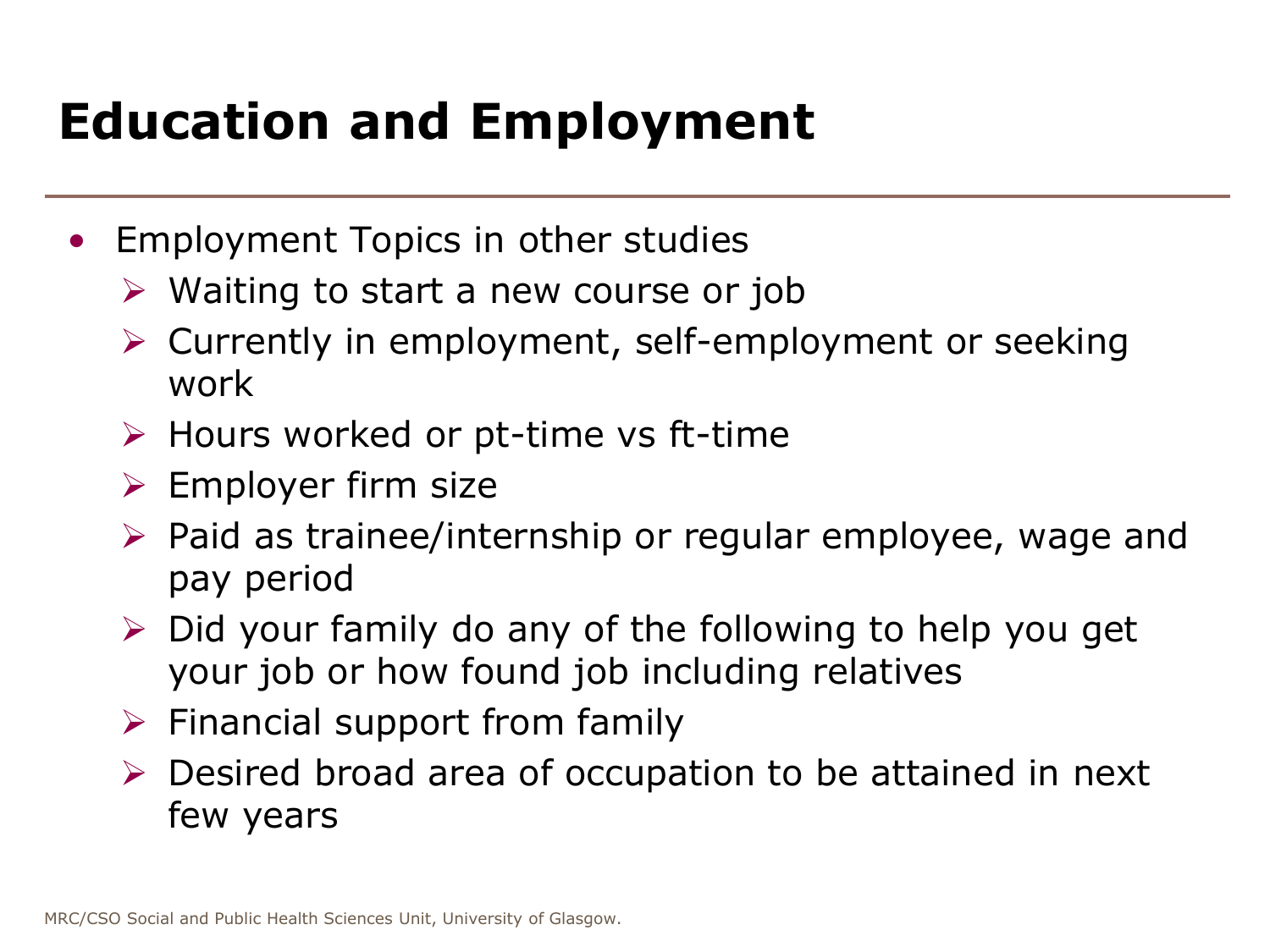# **2. Family and relationships**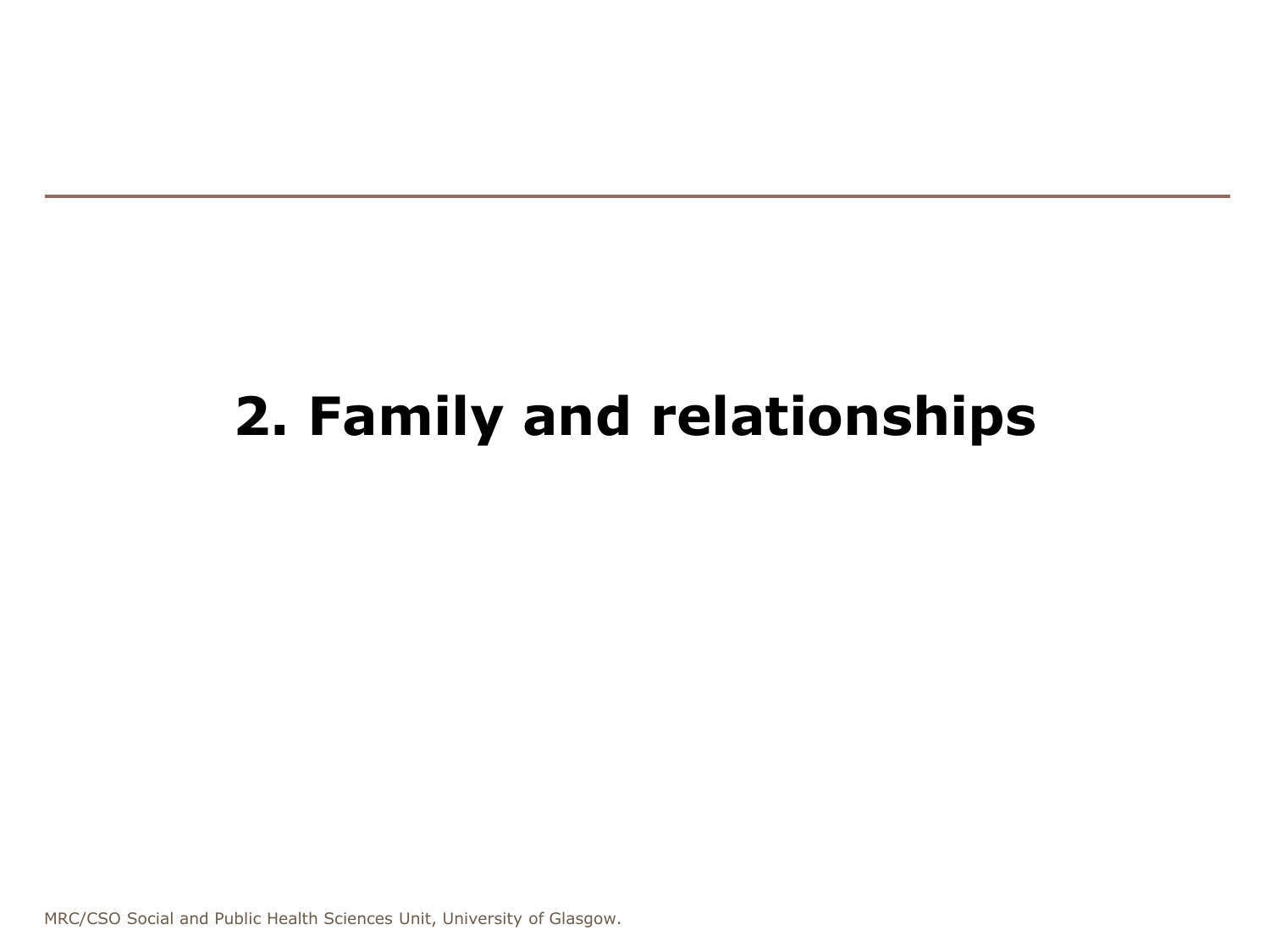# **Living situation**

- Parental / step-parental home
- Looked after
- Other
	- $\triangleright$  Institutional
		- o university / armed forces / hospital … prison …
		- $\circ$  +/- back home
	- **≻ Own home**
	- $\triangleright$  No home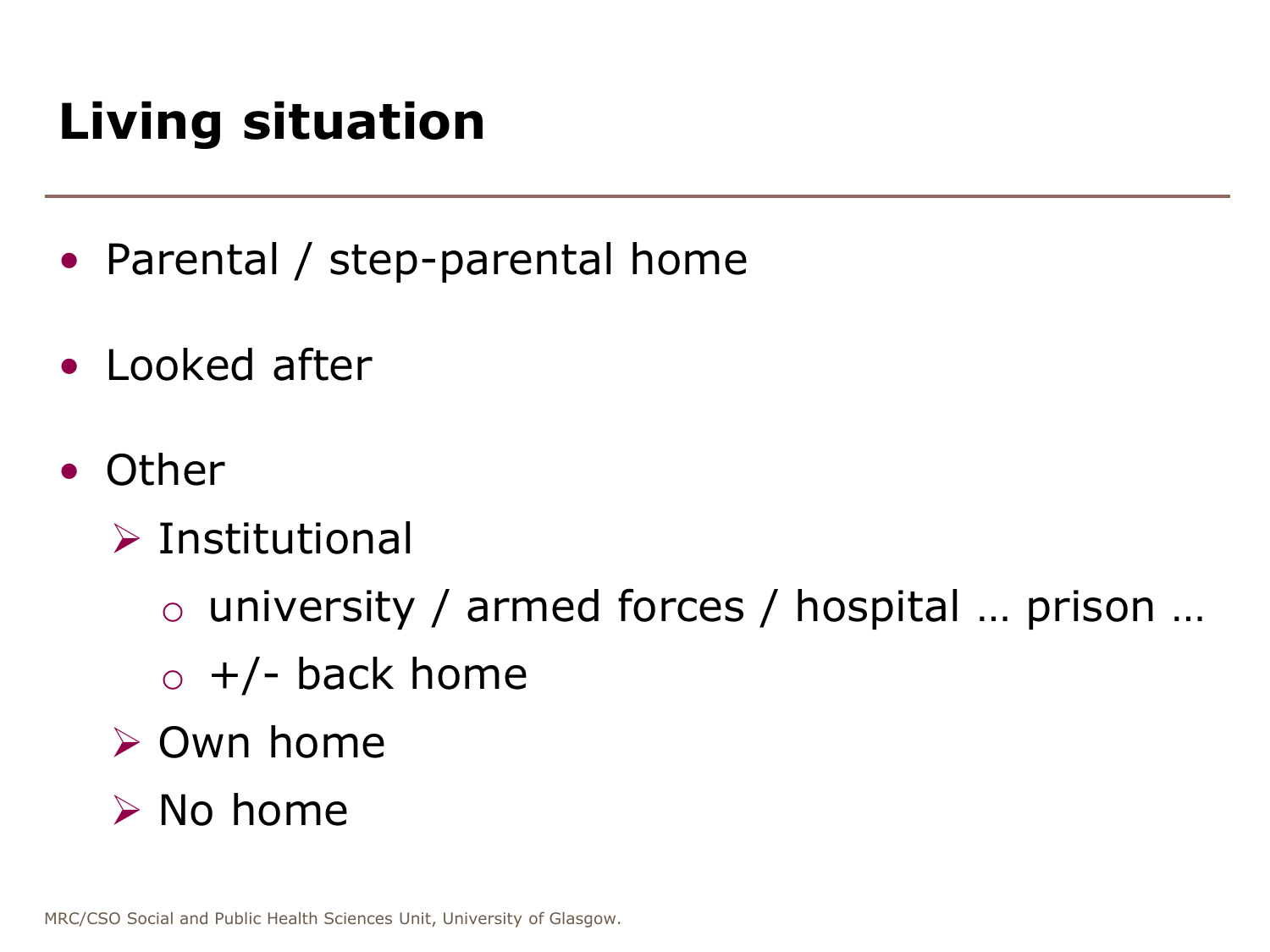### **Parents / family – structure and relationships**

#### **Age 14 –**

#### **Parent**

- Household grid
- Dates / reasons household members moved in an
- Work status of household members
- Parental marital status
- Reasons for relationship breakdown
- Non-resident parents closeness, relationships, contact

**HOW**

**TO** 

**(MUCH)**

**INCLUDE?**

#### **Cohort member**

- Closeness of relationships with parents
- Parental monitoring; discipline.
- Contact with absent parents and grandparents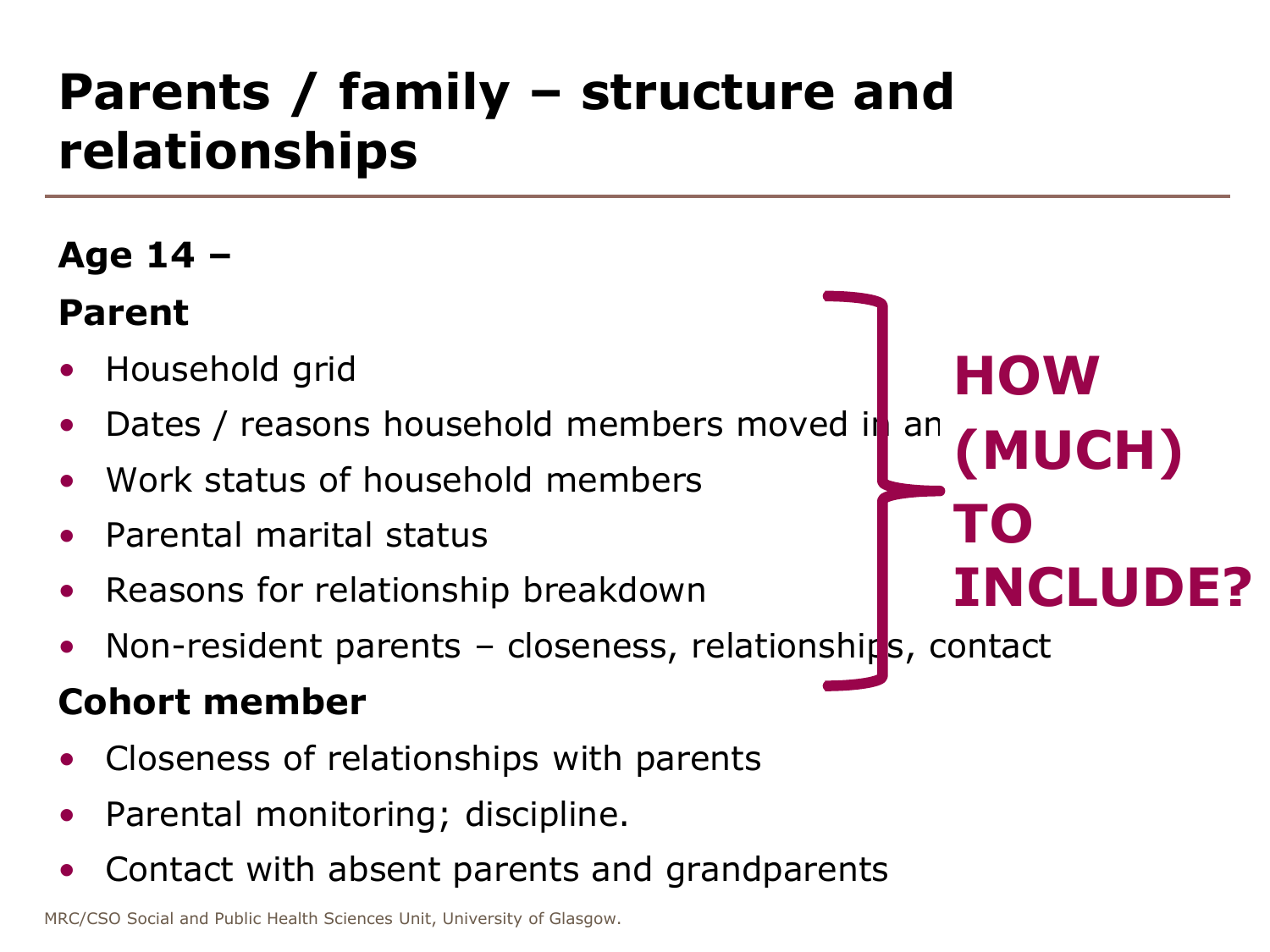### **Parents / family – structure and relationships – additional suggestions**

#### • **Experiences of bereavement – add to household grid, if death**

 $\triangleright$  Cause

 $\triangleright$  Was death expected by cohort member

#### • **More on relationships**

 $\triangleright$  With step-parents and step-siblings

#### • **More on process of family separation**

- $\triangleright$  Whether informed about parental separation
- $\triangleright$  Whether involved in decisions made
- $\triangleright$  Sources of support and advice at the time
- $\triangleright$  Views on current living arrangements and contact

#### • **Caring responsibilities**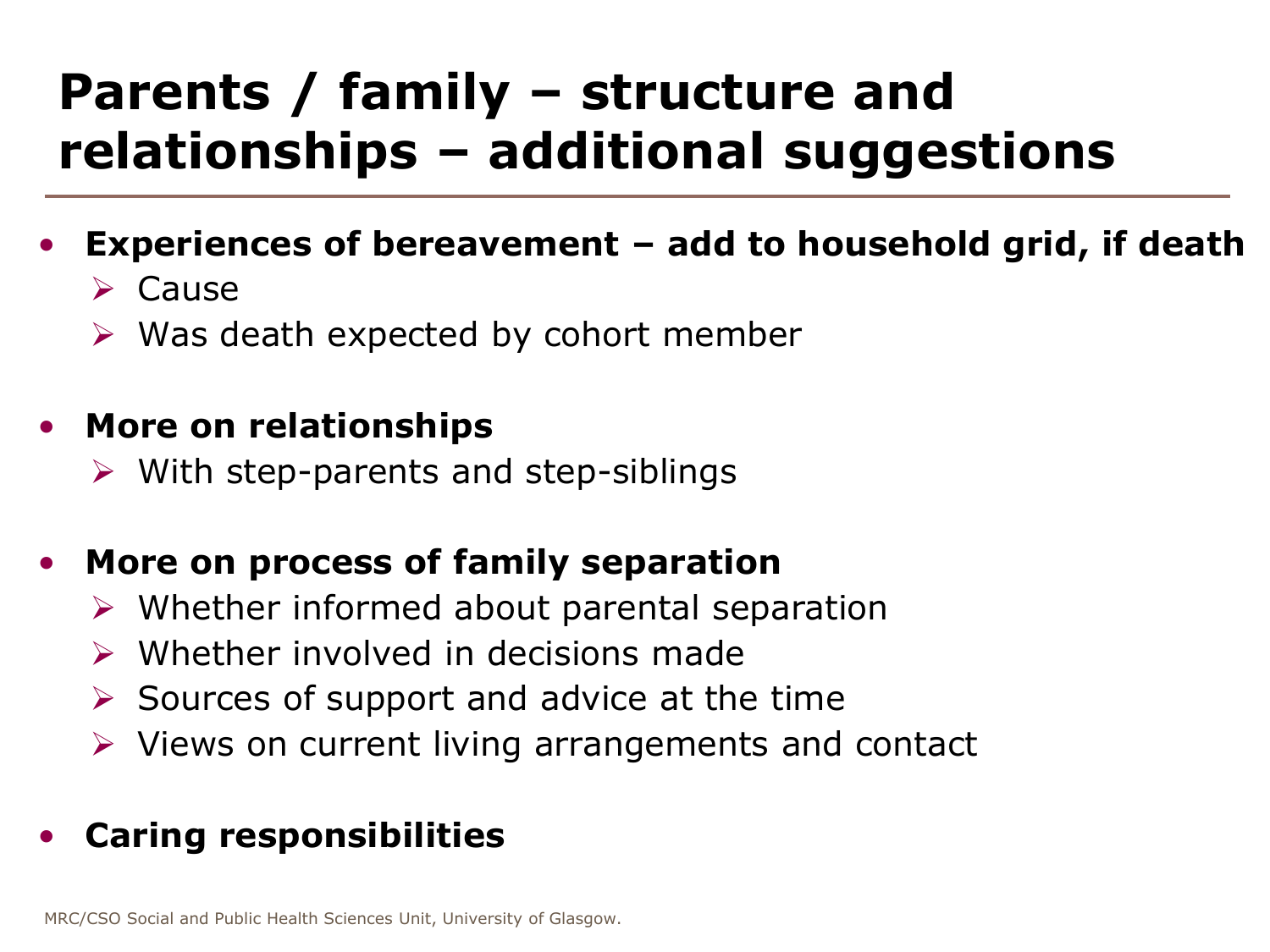### **Friends / peers**

- **Age 14 – characteristics of close friends, time with friends, sources of support, current boy/girlfriend, victim/bully items.**
- Highlighted as important in MCS7 proposals.
- **Very few** consultation responses.
	- $\triangleright$  Engagement in and quality of romantic partnership
	- $\triangleright$  Victim/bully 'because of ethnic group'.
- **So what else should we be asking?**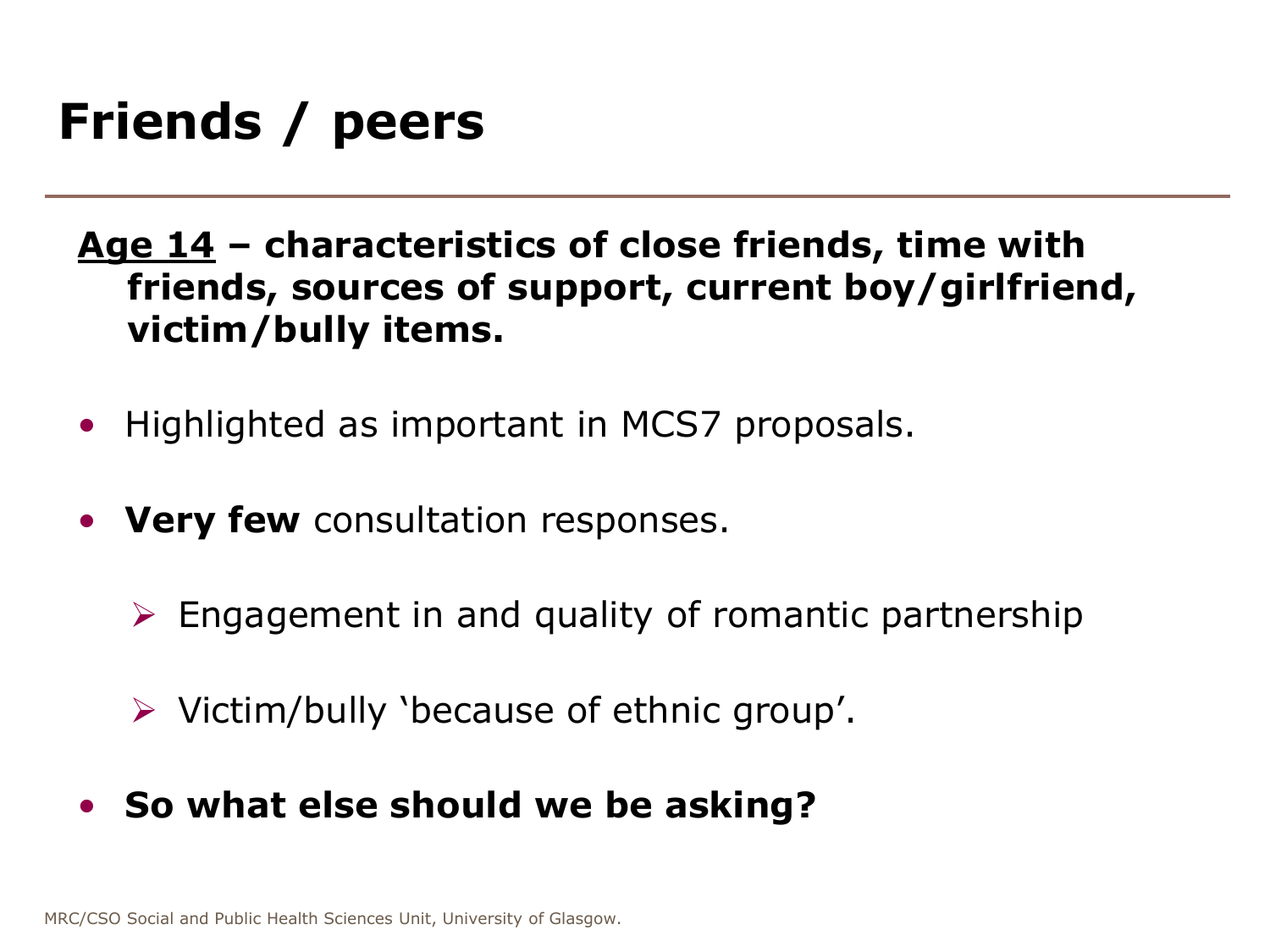### **3. Activities / lifestyle**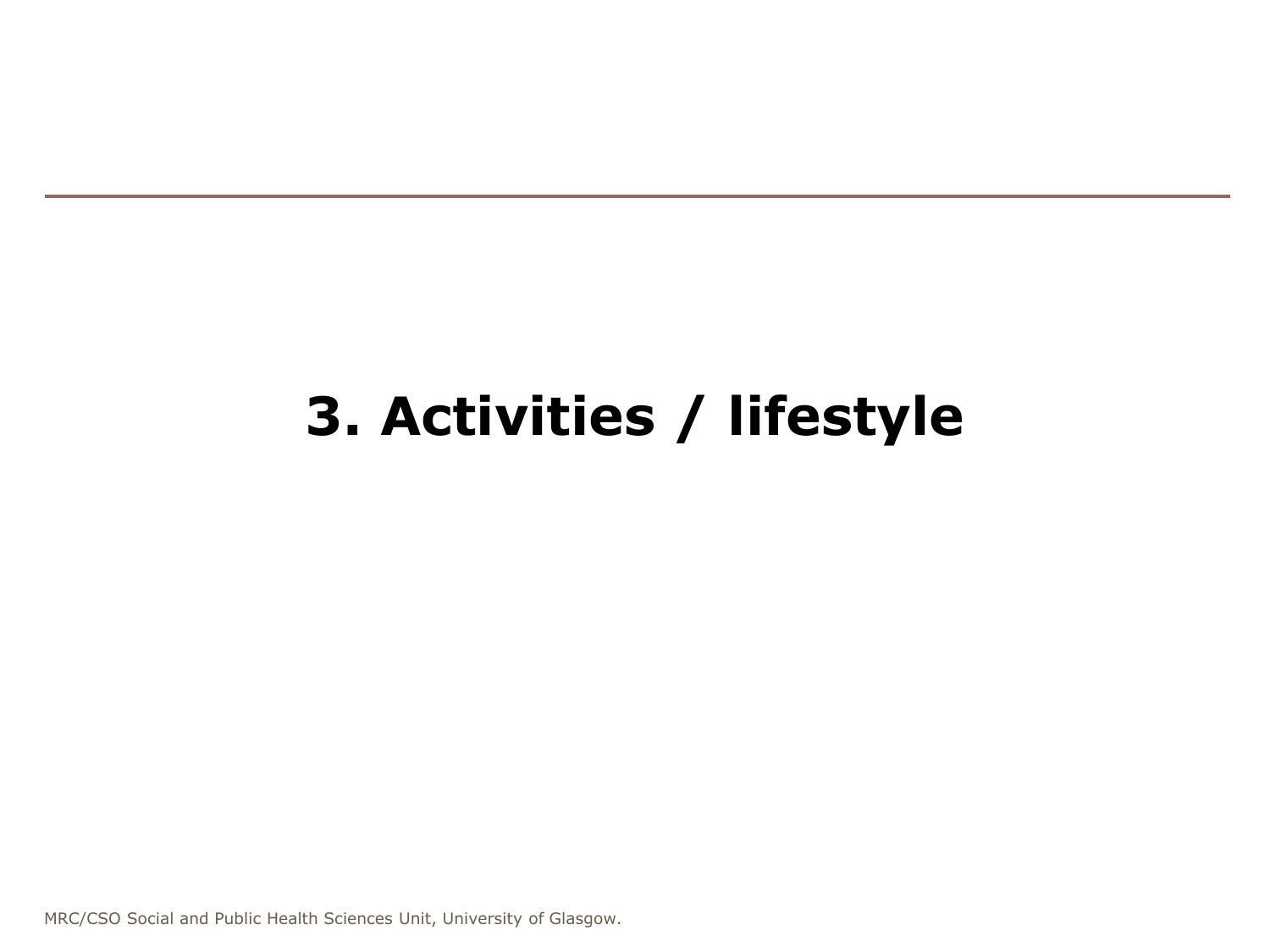### **Social media use**

**Age 14 – single item – weekday hours do you spend on social networking or messaging sites or Apps on the internet such as …Facebook, Twitter and WhatsApp? Plus use to contact absent parent.**

- Highlighted as a key issue but **no** consultation responses.
- Questionnaires available e.g.
	- $\triangleright$  Facebook frequency (how often ...) and psychological involvement (time thinking about Facebook; use to forget personal problems.
	- OFCOM 'Adults' Media Use and Attitudes' (*includes*  mobile, games, internet and related attitudes).
	- $\triangleright$  Or  $\cdot$  ?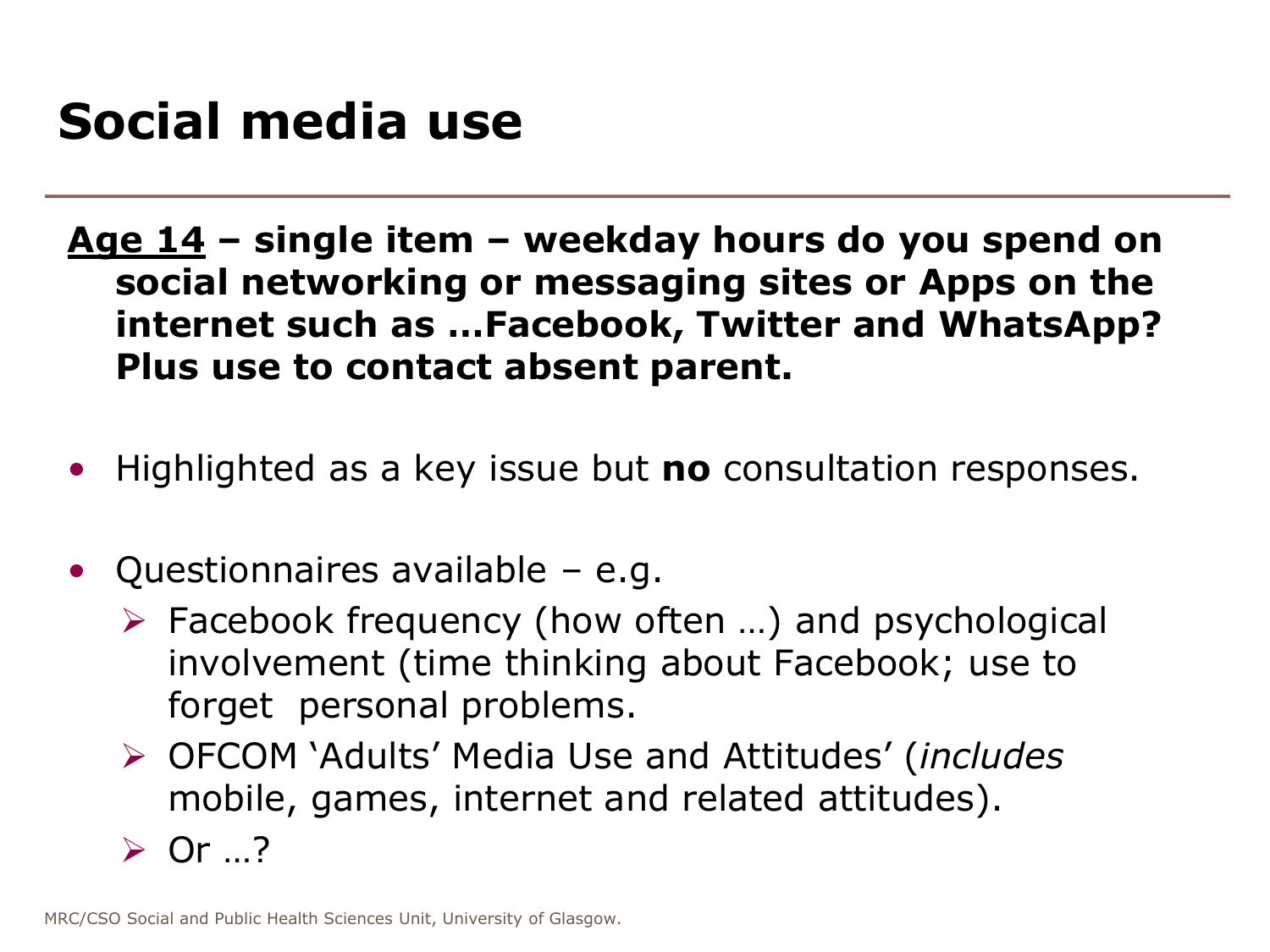### **Youth culture and related activities**

- **Age 14 – activities grid (cinema, watch sport, play music, read, youth clubs, cultural visits, religious attendance) and time with friends (no adults) 'hanging out'.**
- Youth culture as **identity** and as **activities**.
- Identification with ... Goth; Skater; Clubber; etc.
- Activities ... shopping; cinema; restaurants; clubbing; skateparks; gym attendance; volunteering; music gigs; sports events; bars and pubs; house parties; coursework.
- Hanging out with friends; visiting family.
- Reading **books**.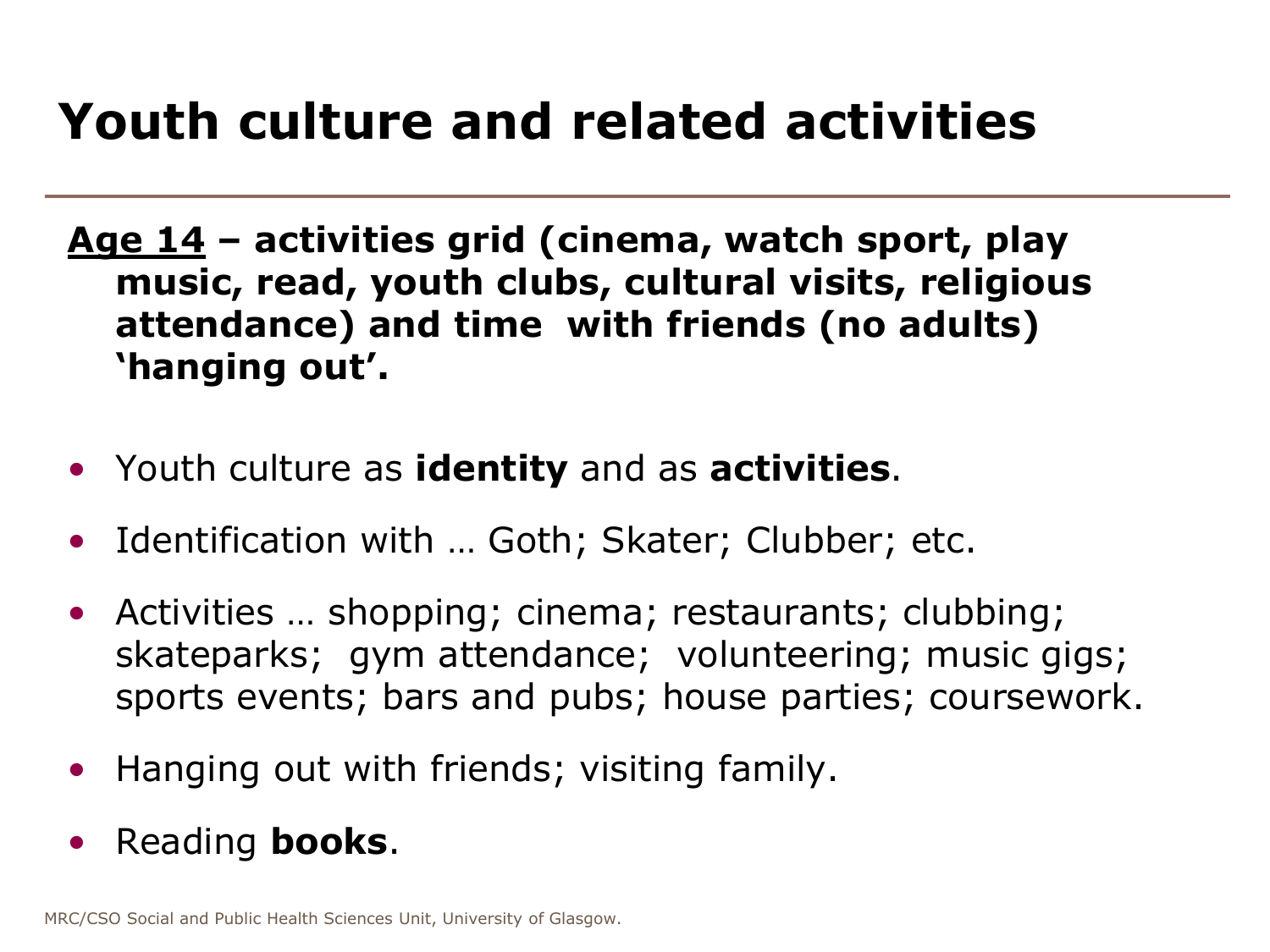### **4. Behaviours – risky / healthy**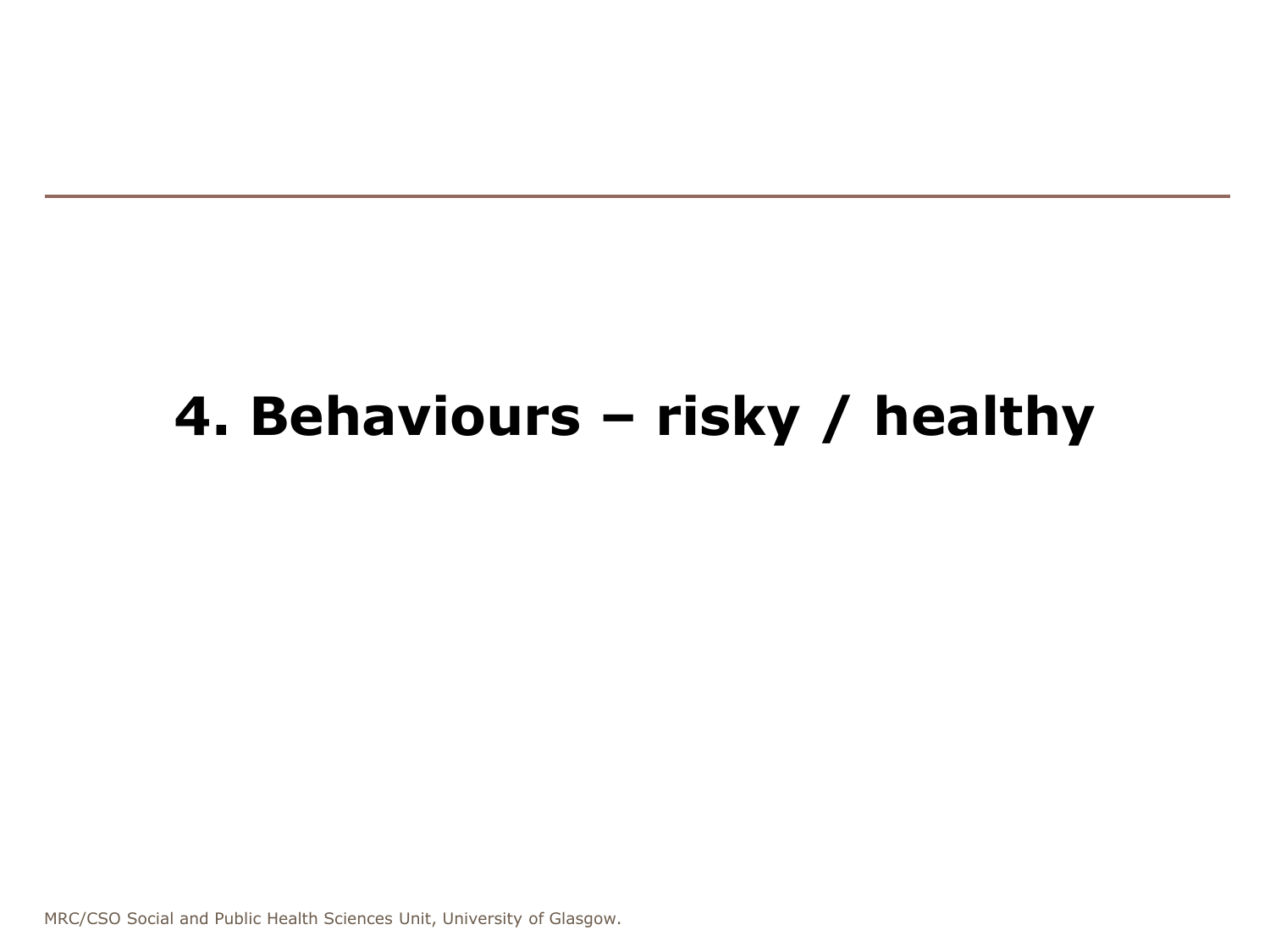### **Smoking**

**Age 14 – never-regular smoker; age started; neverdaily e-cig use.**

#### **Options**

- Age-appropriate comparisons young adult Health Survey smoking items?
- Maybe more detailed e-cig items?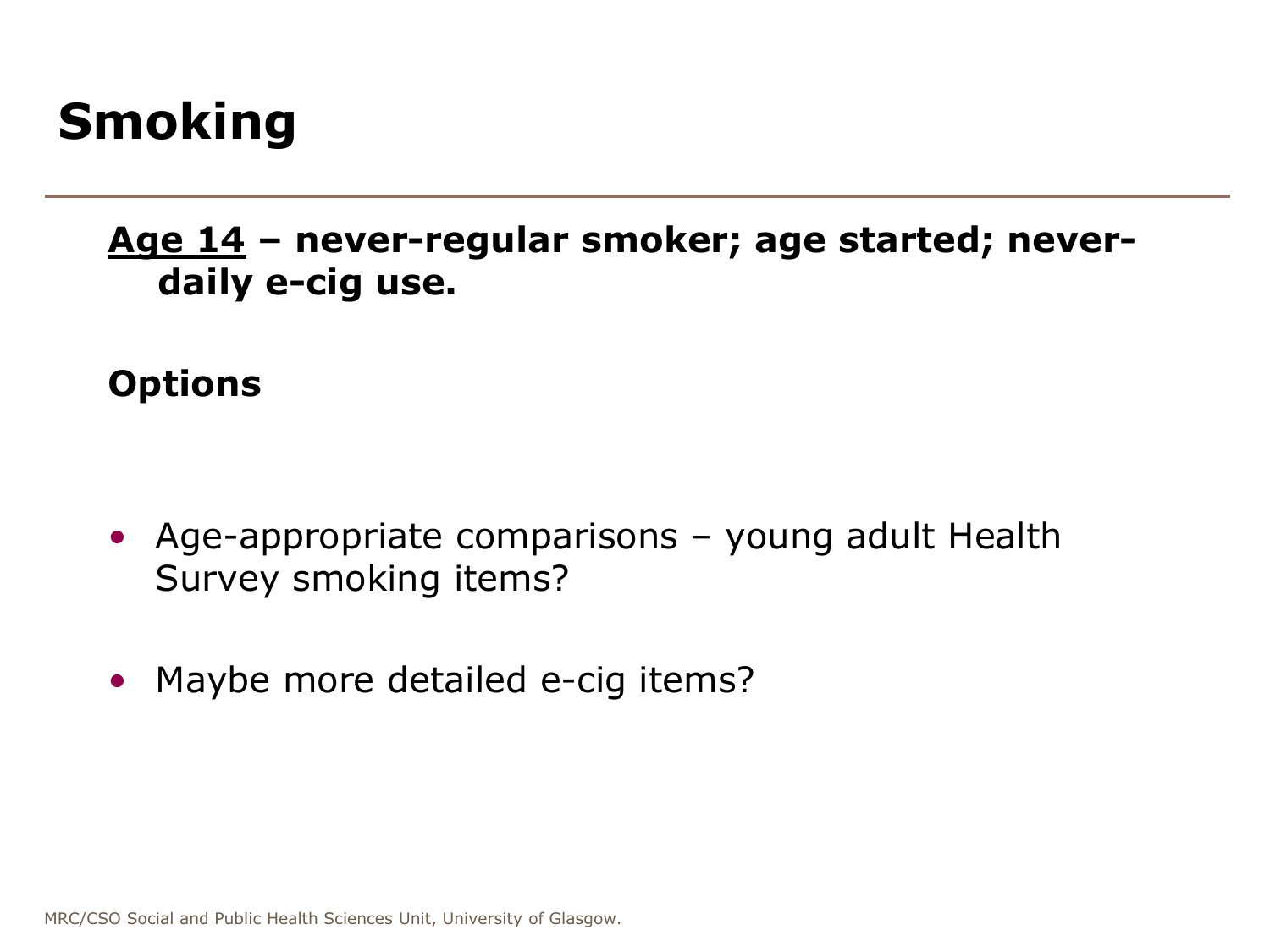# **Drinking**

**Age 14 – ever; age; drinks in past 12 months; in past 4 weeks; 5+ at a time; age; how often.**

#### **Options**

- Retain as above BUT
- Greater detail on consumption more age appropriate and comparable with Health Surveys.
- Measuring hazardous drinking can be quick (AUDIT-C how often drink alcohol; units on typical drinking day; how often binge) but probably not appropriate.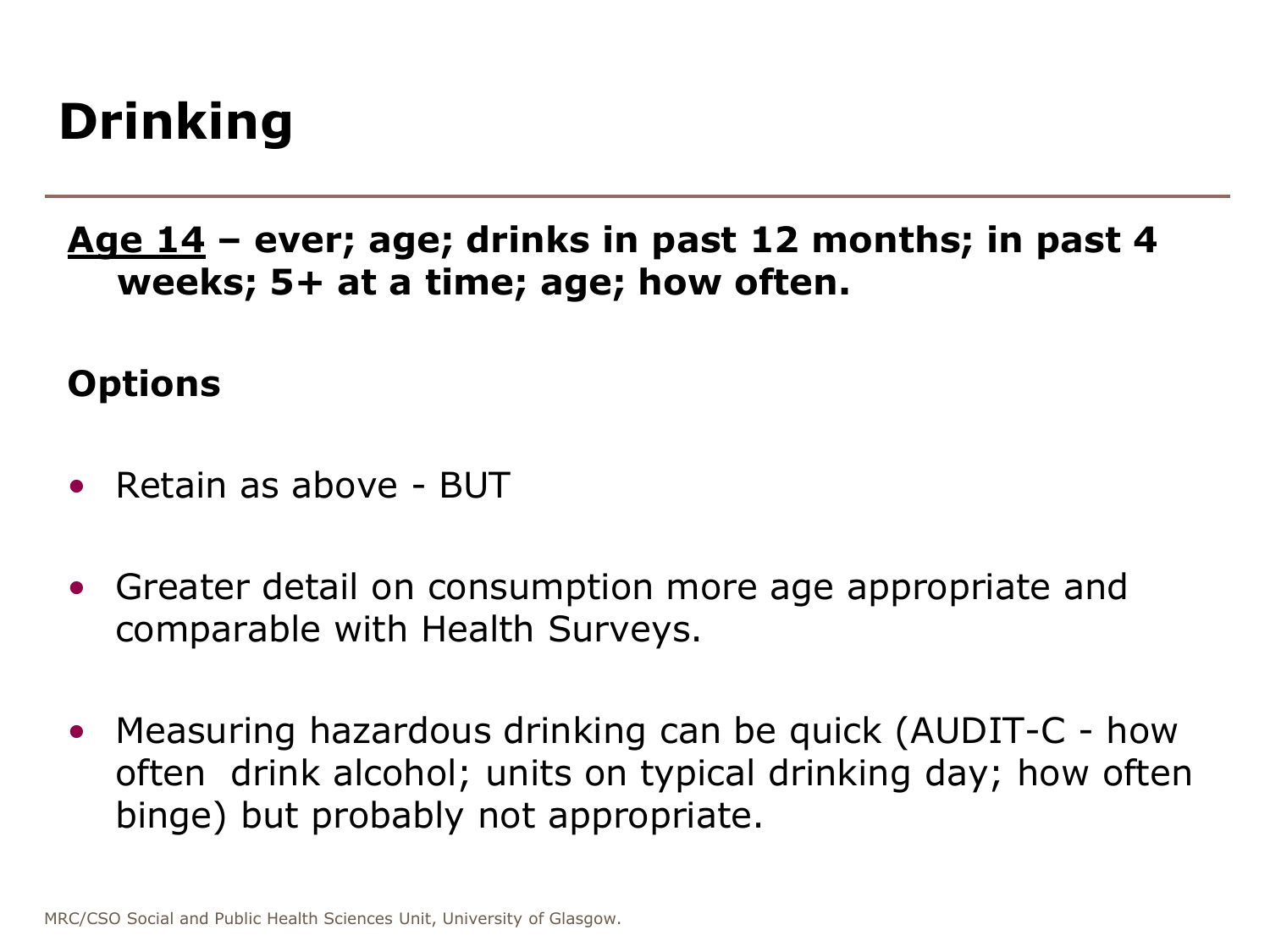# **Illicit drugs**

**Age 14 - ever and frequency of cannabis and 'any other illegal drug'.**

#### **Options**

- As above but more examples in 'any other' e.g.
	- $\triangleright$  More detail (e.g. Crime Survey includes long list of individual substances with ever and past year frequency)
	- $\triangleright$  Include new psychoactive substances (e.g. Crime Survey includes *"There are a range of substances that are described as 'legal highs'. By this we mean herbal or synthetic substances which you take to get a 'high' and are not illegal to purchase. The following question asks whether or not you have used one of these substances."*
- Include items on attitudes / social norms.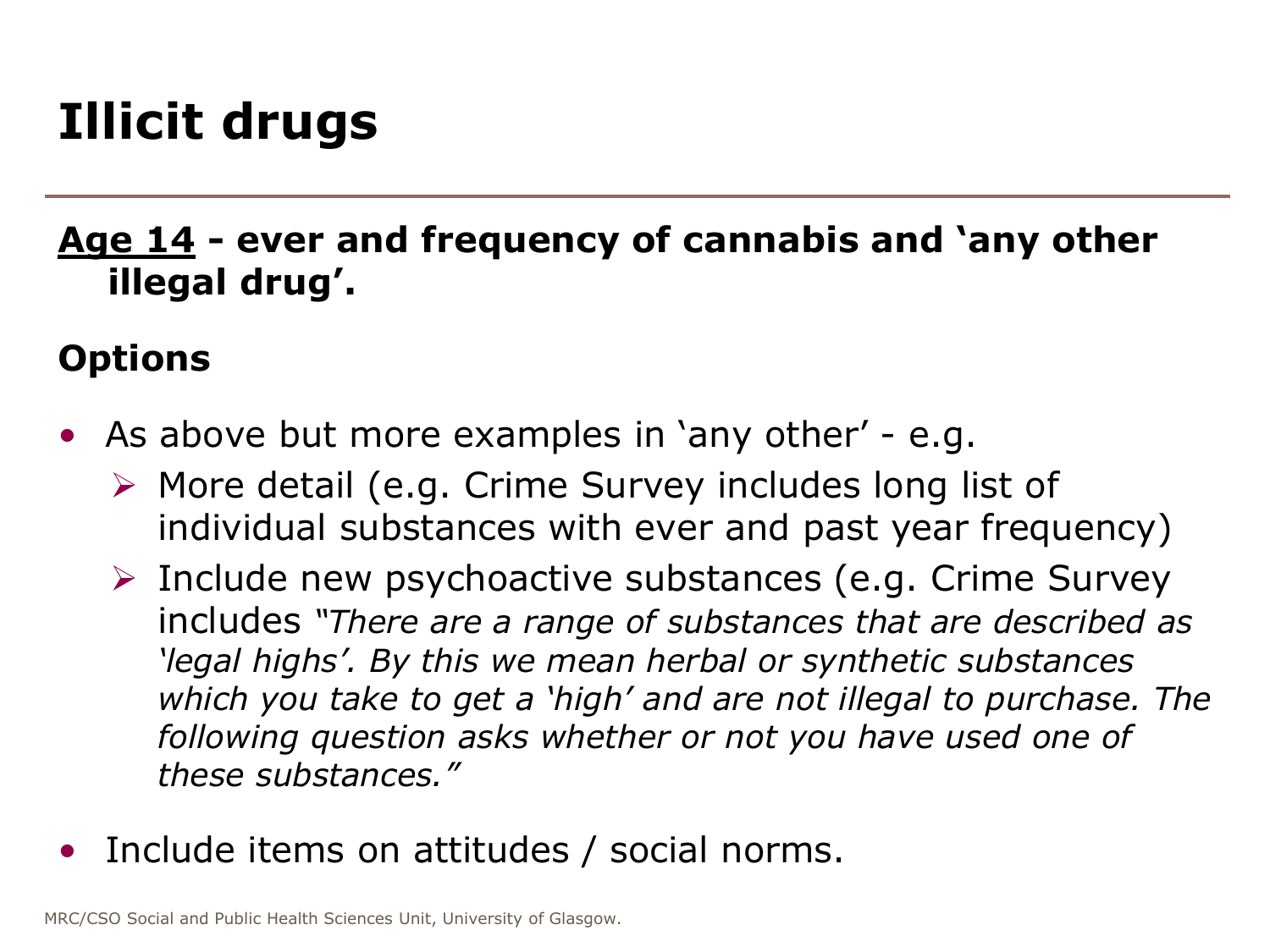#### **Sexual behaviour**

#### **Age 14 - adapted Adolescent Sexual Activity Index hierarchy of ten romantic/ sexual activities, from ALSPAC.**

#### **Options**

- Repeat these.
- And / or items from other surveys (NATSAL, HSE) e.g. first sexual experiences, sexual competence, contraception, pregnancy, chlamydia testing, local sexual health clinic.
- Items on experience of school Sex and Relationships Education.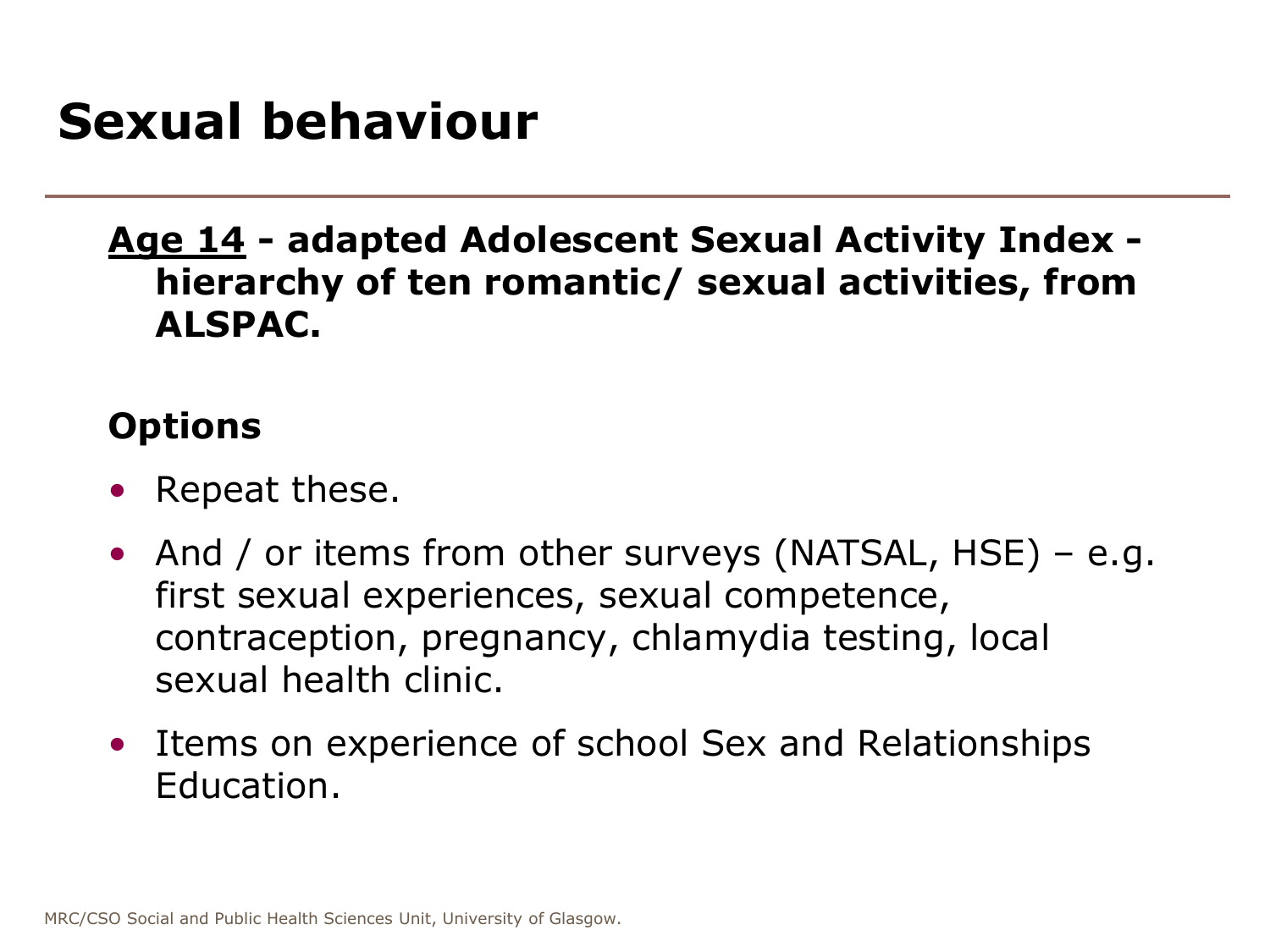### **Crime, offending, risky and anti-social behaviour**

- **Age 14 – items on public rudeness, shoplifting, graffiti, vandalism, weapon carrying, housebreaking, violence, contact with CJS, street gang membership, cyber crime.**
- **ALSO on being a victim of insults/threats, physical violence, weapon, theft, unwelcome sexual approach.**
- Good lists!
- Longitudinal dataset will allow analyses of how earlier experiences relate to future crime and offending.
- Possibility of linking to Police National Computer Records?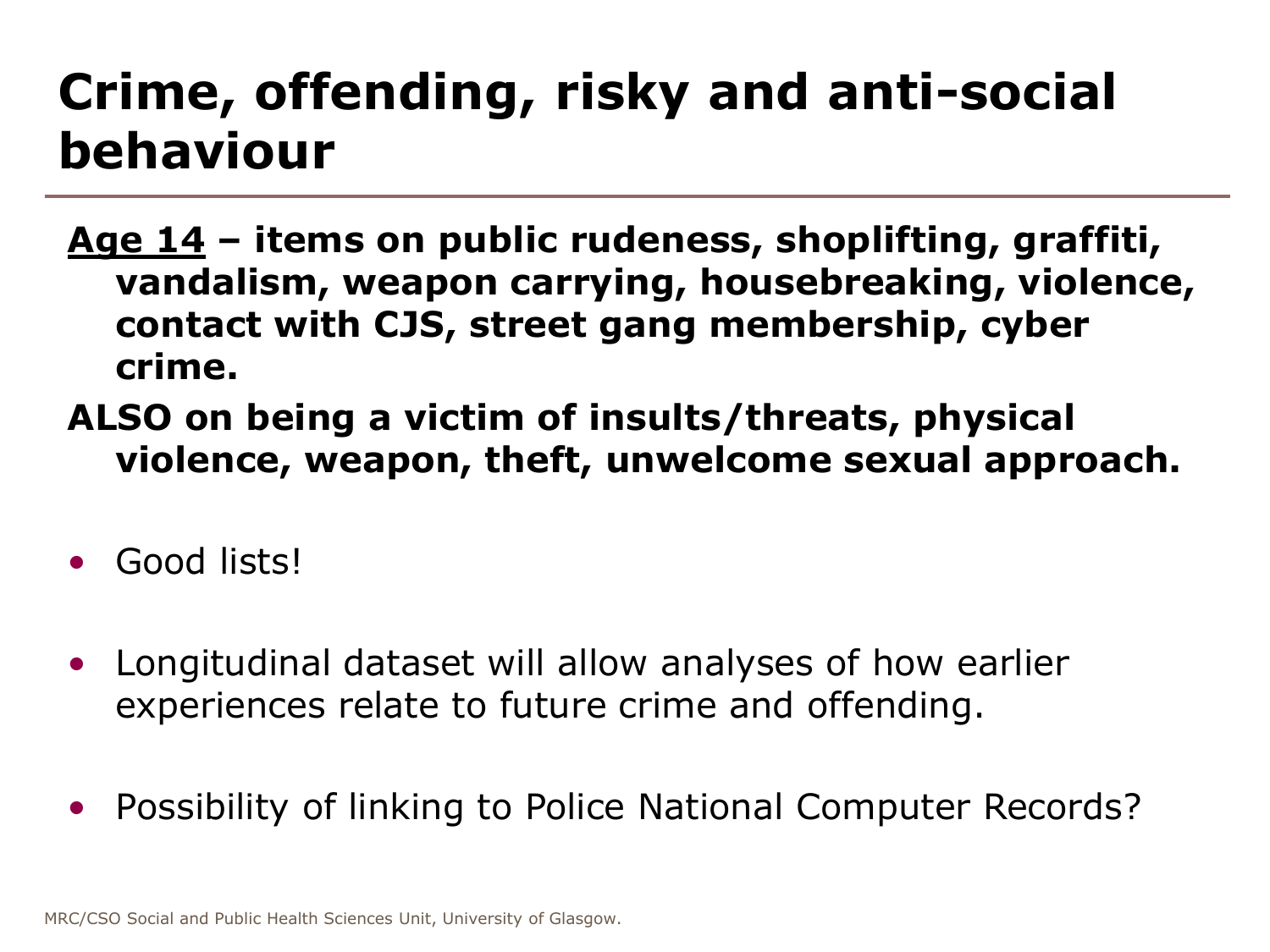# **Gambling**

#### **Age 14 - fruit machines; private bet; betting shop; other.**

Why ask?

- Gambling at pathological level  $=$  health risk; interferes with other behaviours; impacts on finances; associated with other risk behaviours.
- Population prevalence of gambling quite low **but** young people = highest risk for gambling problems.

#### **Options**

- Repeat age 14 list.
- British Gambling items for adults list of activities; problem gambling.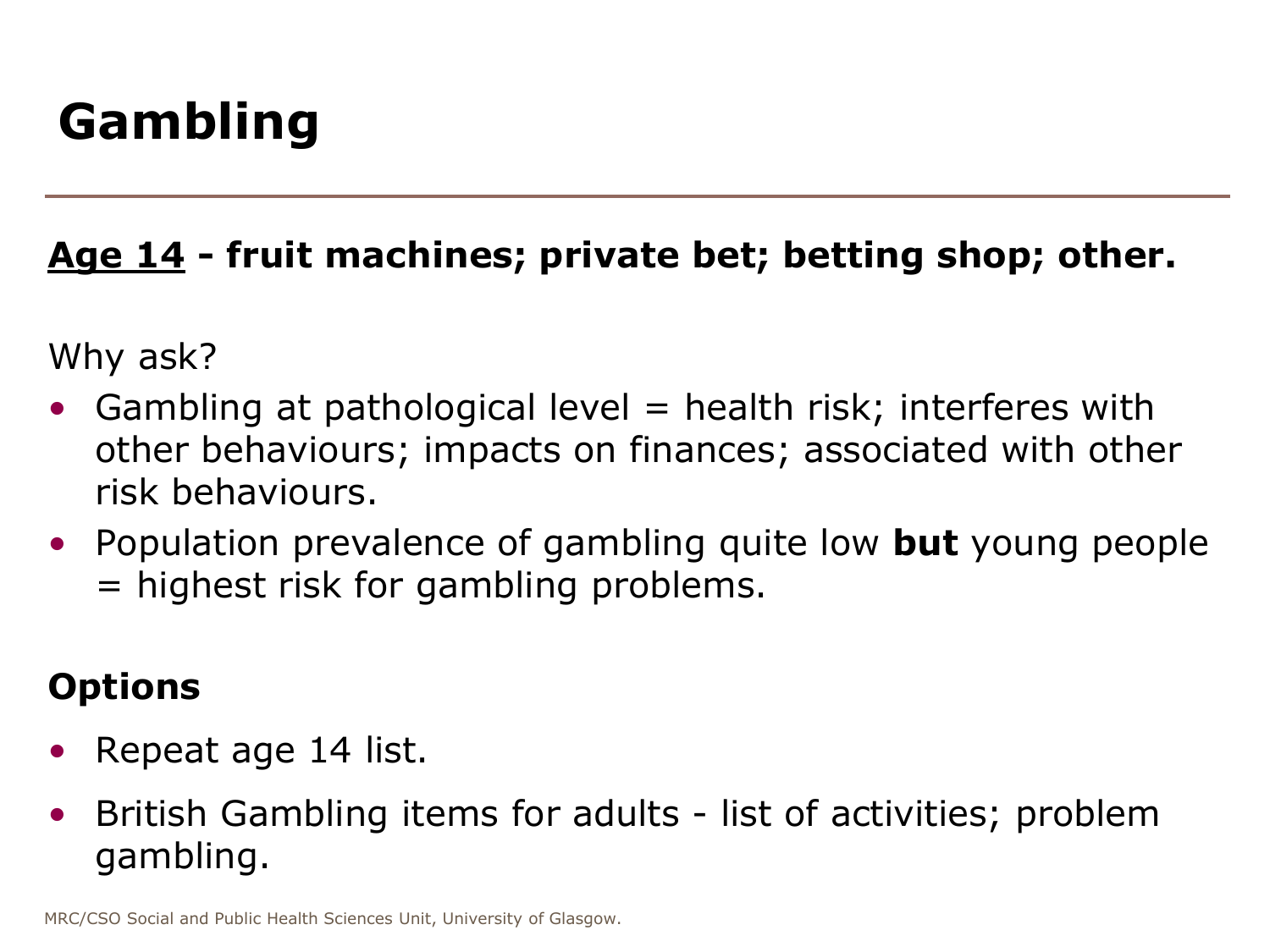### **Diet and eating patterns**

#### **Age 14 – Eating Choices Index (breakfast; fruit; bread; milk); veg; diet drinks; sugary drinks; fast foods.**

- Another good list!
- Plus dietary weight-loss practices (less food, fewer calories, low fat foods)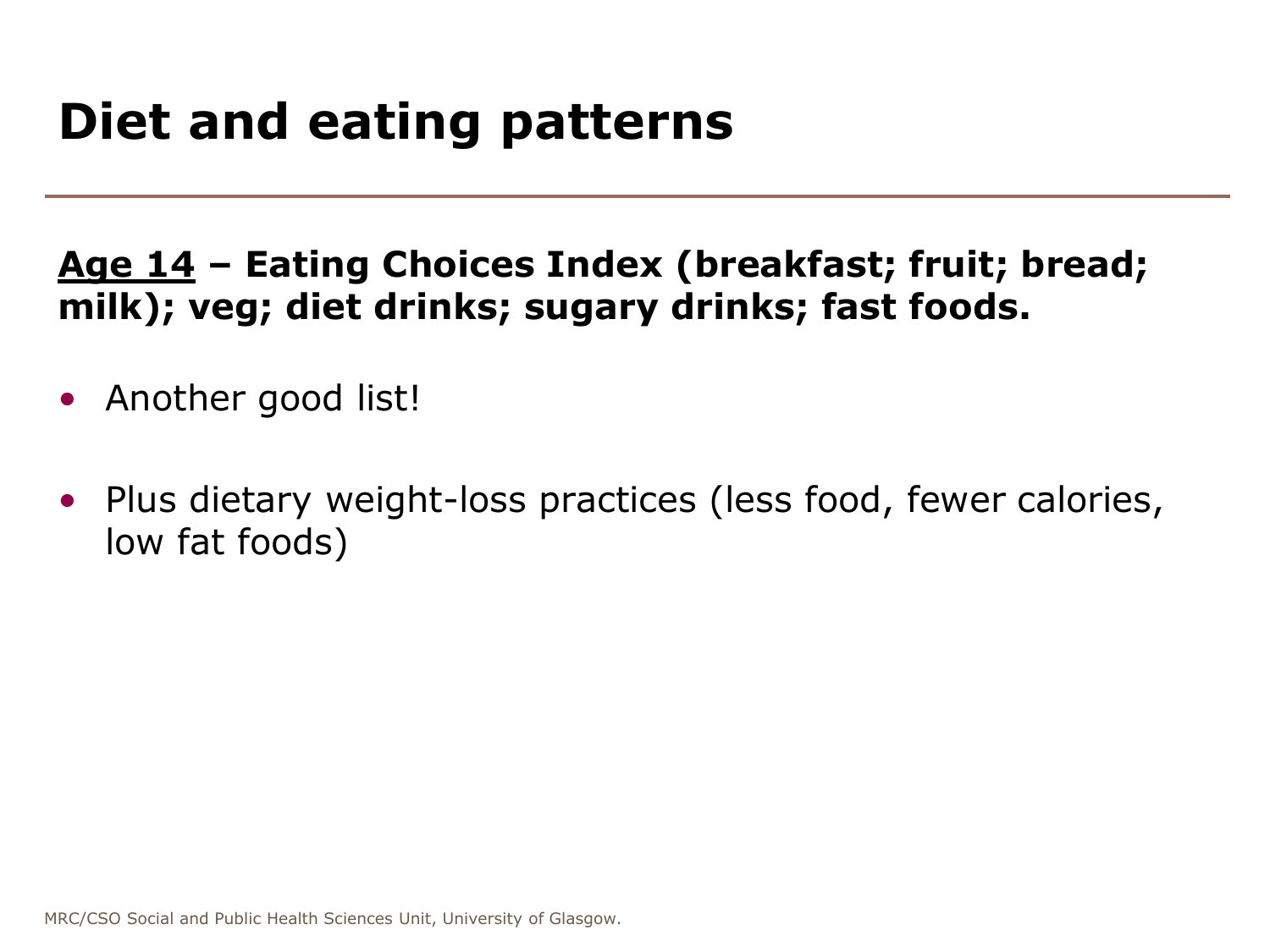### **Physical activity AND sedentary behaviour**

**Age 14 – single PA item; TV/computer etc use; bike use; exercise to lose weight PLUS accelerometer.**

- **Both** should be included not opposite ends of a single continuum.
- ?? Accelerometry at 17
- Difficult to measure well via self-report **but**...
	- Brief validated questionnaires e.g. self-complete short form International Physical Activity Questionnaire (IPAQ) – four items including one on sitting.
	- $\triangleright$  HBSC items.
	- $\triangleright$  HSE items.
- Active travel.
- Exercise to lose weight.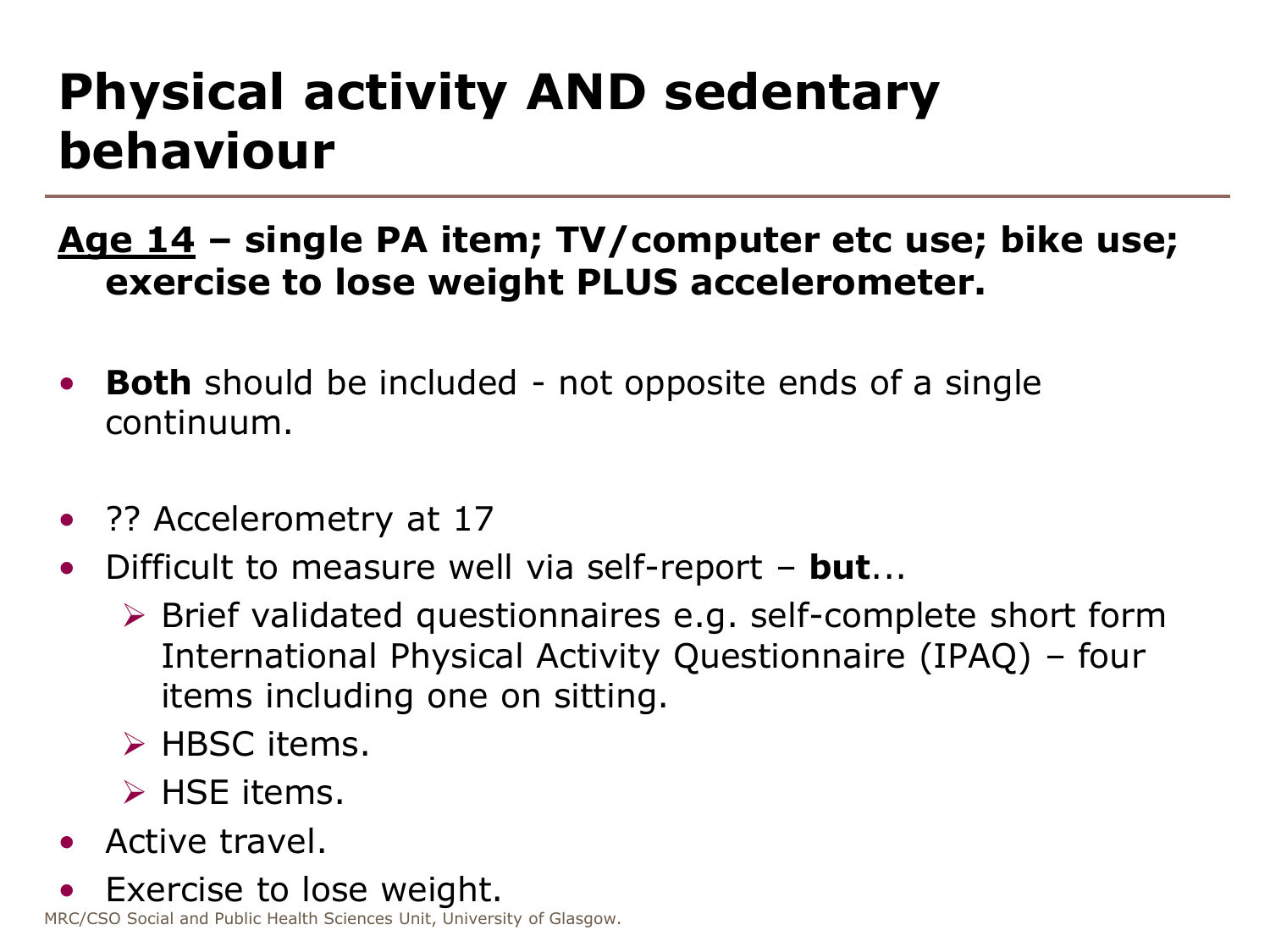#### **Age 14 – time got to sleep and hours slept on school/non-school days plus time taken to sleep and waking in the night.**

• Associated with several health outcomes (metabolism and weight; mood; stress-related disorders).

#### **Options**

- Retain (altering school as appropriate).
- Other brief standard questionnaires available (e.g. trouble falling asleep; staying asleep; waking up several times; feeling tired and worn out).